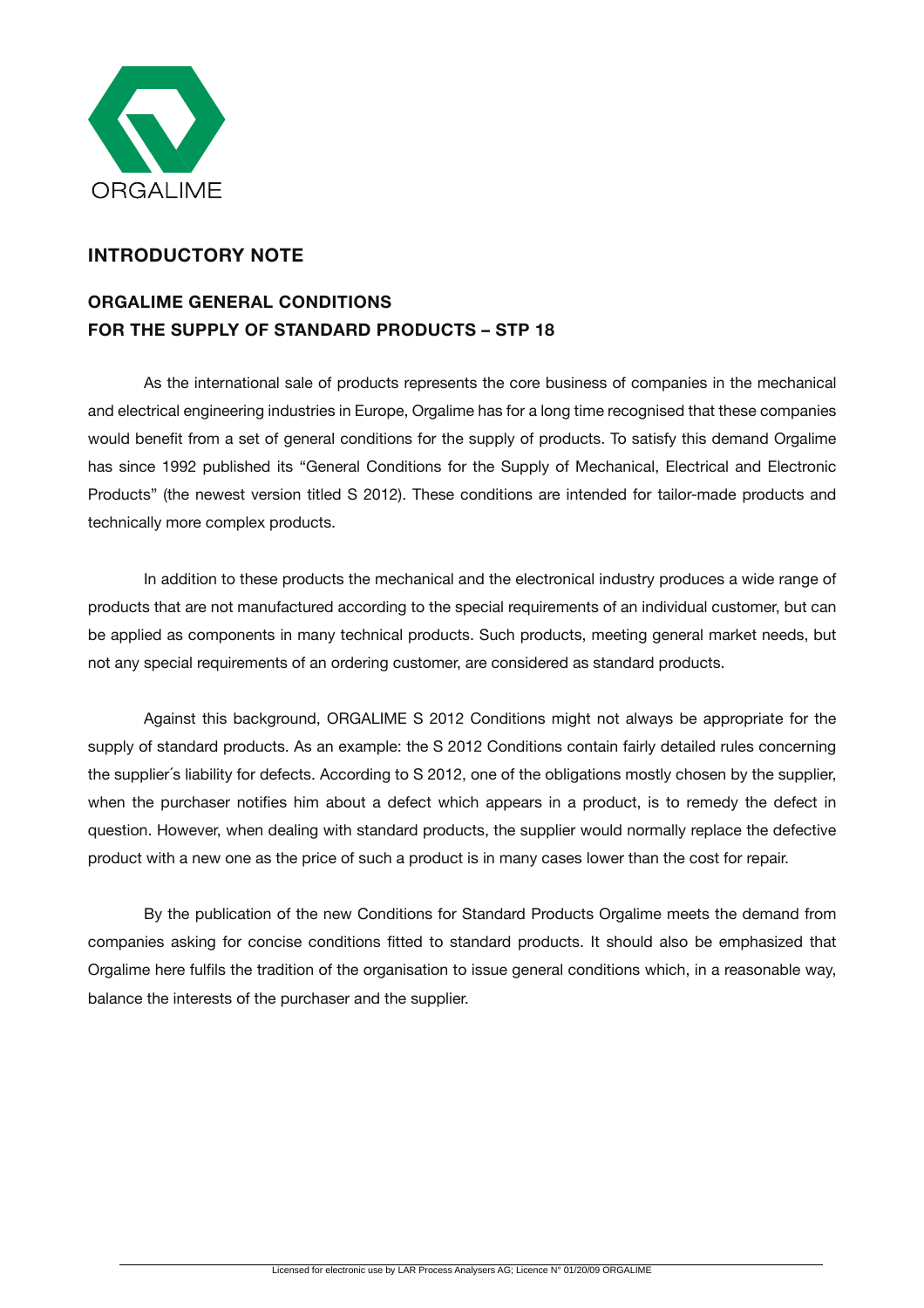

# **GENERAL CONDITIONS for the SUPPLY OF STANDARD PRODUCTS**

Brussels, June 2018

## **PREAMBLE**

**1.** These General Conditions shall apply when the parties agree In Writing or otherwise thereto. Any modifications of or deviations from them must be agreed In Writing.

#### **DEFINITIONS**

**2.** In these General Conditions the following terms shall have the meanings hereunder assigned to them:

 **- "Gross Negligence"**: an act or omission implying either a failure to pay due regard to serious consequences, which a conscientious contracting party would normally foresee as likely to ensue, or a deliberate disregard of the consequences of such an act or omission;

**- "In Writing"**: communication by document signed by both parties or by letter, fax, electronic mail and by other means as are agreed by the parties;

 **- "the Product"**: the object(s) to be supplied under the contract, including documentation.

## **PACKAGING**

**3.** Prices quoted in tenders and contracts shall, unless otherwise specified, be deemed to include the Supplier's standard packaging.

# **DEVIATIONS IN WEIGHT OR QUANTITY**

**4.** The delivery may deviate from the agreed weight or quantity only if the parties have so expressly agreed.

#### **PRODUCT INFORMATION**

**5.** All information and data contained in general product documentation and price lists shall be binding only to the extent that they are by reference In Writing expressly included in the contract.

# **DELIVERY, PASSING OF RISK**

**6.** Any agreed trade term shall be construed in accordance with the INCOTERMS® in force at the formation of the contract.

If no trade term has been specifically agreed, the delivery shall be Free Carrier (FCA) at the place named by the Supplier.

If, in the case of delivery Free Carrier, the Supplier, at the request of the Purchaser, undertakes to send the Product to its destination the risk will pass not later than when the Product is handed over to the first carrier.

 Partial delivery shall not be permitted, unless otherwise agreed.

#### **TIME FOR DELIVERY, DELAY**

- **7.** If delay in delivery is caused by an act or omission on the part of the Purchaser, the time for delivery shall be extended by a period, which is reasonable having regard to the circumstances. The time for delivery shall be extended even if the cause for delay occurs after the originally agreed time for delivery. Except as specified in Clause 20, second paragraph, the Supplier's right to an extension of time for delivery shall also apply when delivery is delayed due to a circumstance which constitutes Force Majeure under Clause 19.
- **8.** If the Supplier fails to deliver the Product on time, the Purchaser may by notice In Writing to the Supplier fix a final reasonable time for delivery, stating the Purchaser's intention to terminate the contract if delivery does not take place within such final time. If delivery does not take place within such final time, the Purchaser may terminate the contract by notice In Writing to the Supplier.

If the delay in delivery is of substantial importance to the Purchaser, or if it is clear from the circumstances that such a delay will occur, the Purchaser may forthwith terminate the contract by notice In Writing to the Supplier.

**9.** If the Purchaser terminates the contract pursuant to Clause 8, he is entitled to compensation from the Supplier for the increased costs he may incur in procuring a substitute product from another source provided that the Purchaser proceeds in a reasonable manner. The Purchaser is hereby excluded from any other claim for compensation in respect of the Supplier's failure to deliver in time.

If the Purchaser does not terminate the contract, he shall not, unless otherwise agreed, be entitled to any compensation for the Supplier´s failure to deliver in time.

#### **PAYMENT**

**10.** Unless otherwise agreed, payment shall be made within 30 days after delivery of the Product and dispatch of the invoice.

If the Purchaser fails to take delivery of the Product on the agreed date, payment shall nevertheless be made as delivery would have taken place in accordance with the contract.

**11.** If the Purchaser fails to pay by the stipulated date, the Supplier shall be entitled to interest from the day on which payment was due and to compensation for recovery costs. The rate of interest shall be as agreed between the parties or otherwise 8 percentage points above the rate of the main refinancing facility of the European Central Bank. The compensation for recovery costs shall be 1 per cent of the amount for which interest for late payment becomes due.